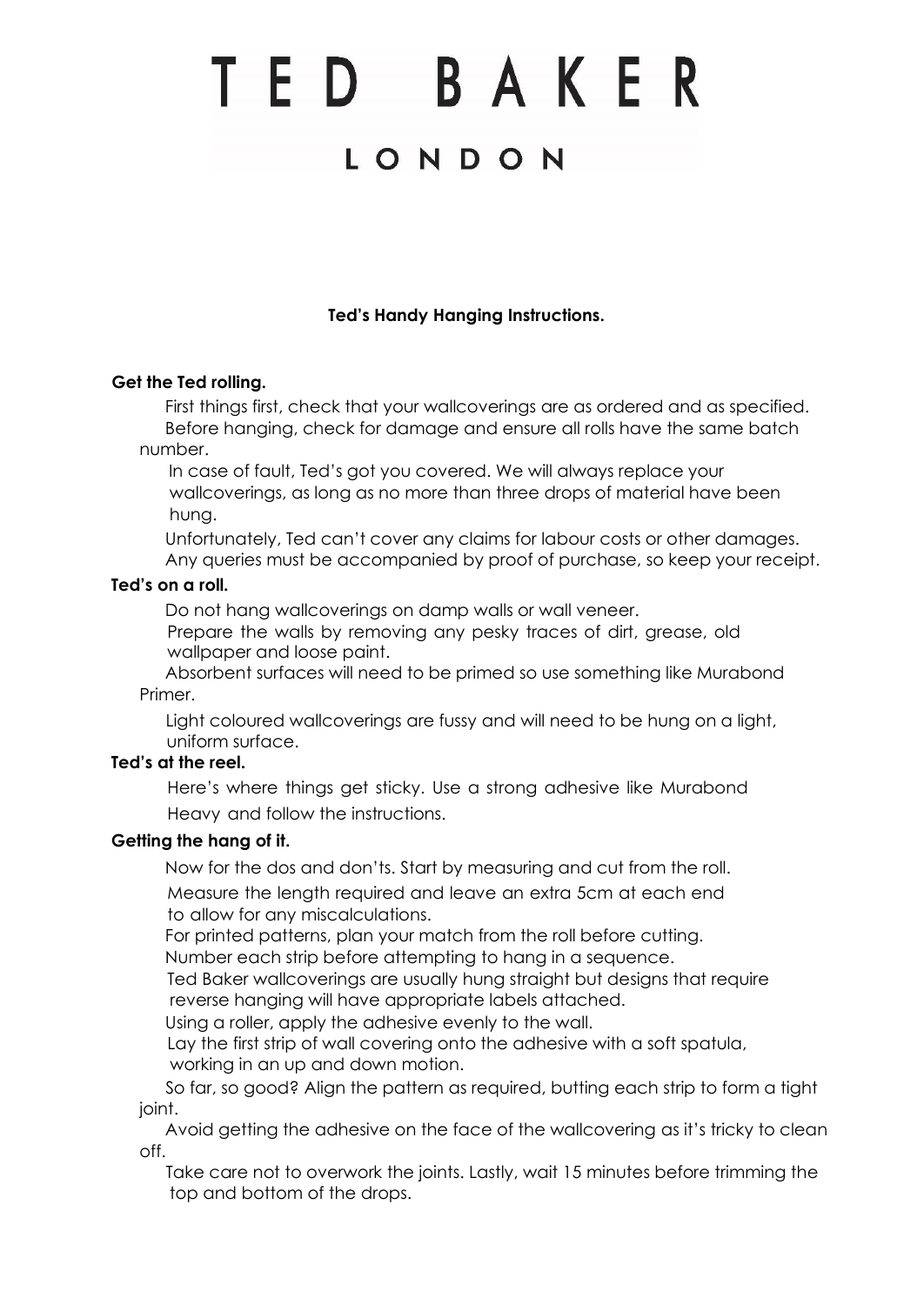

**Free match** – A free match design requires no aligning and so is the easiest of the pattern matches to hang. It does not matter how you place adjacent strips, the pattern will line up. Free match results in the least amount of wasted paper compared to the other pattern matches available.



**Straight match** – Straight match is simply that the design matches in a horizontal line across adjacent strips. The design from left to right on one strip will be the same on the next one and so on.



**Reverse Alternate Lengths** - Reverse hang is a method that is often seen with plain or embossed wallpaper and it is the process of placing adjacent strips in alternating directions. Ultimately, every other strip is reversed in direction. The reason why plain wallpaper might have to be reverse hung is to prevent shading.



**Offset match** – This is perhaps the hardest to hang. Offset match is simply a design which, in order for adjacent strips to match up, every second strip must be offset or dropped by the distance of its drop match. Basically, the edge of the wallpaper only matches the edge of the second strip when it is dropped by a specific distance. The best technique for hanging offset match wallpaper is to cut and align the strips on a pasting table before pasting and hanging. Offset match wallpaper has the most waste associated with it.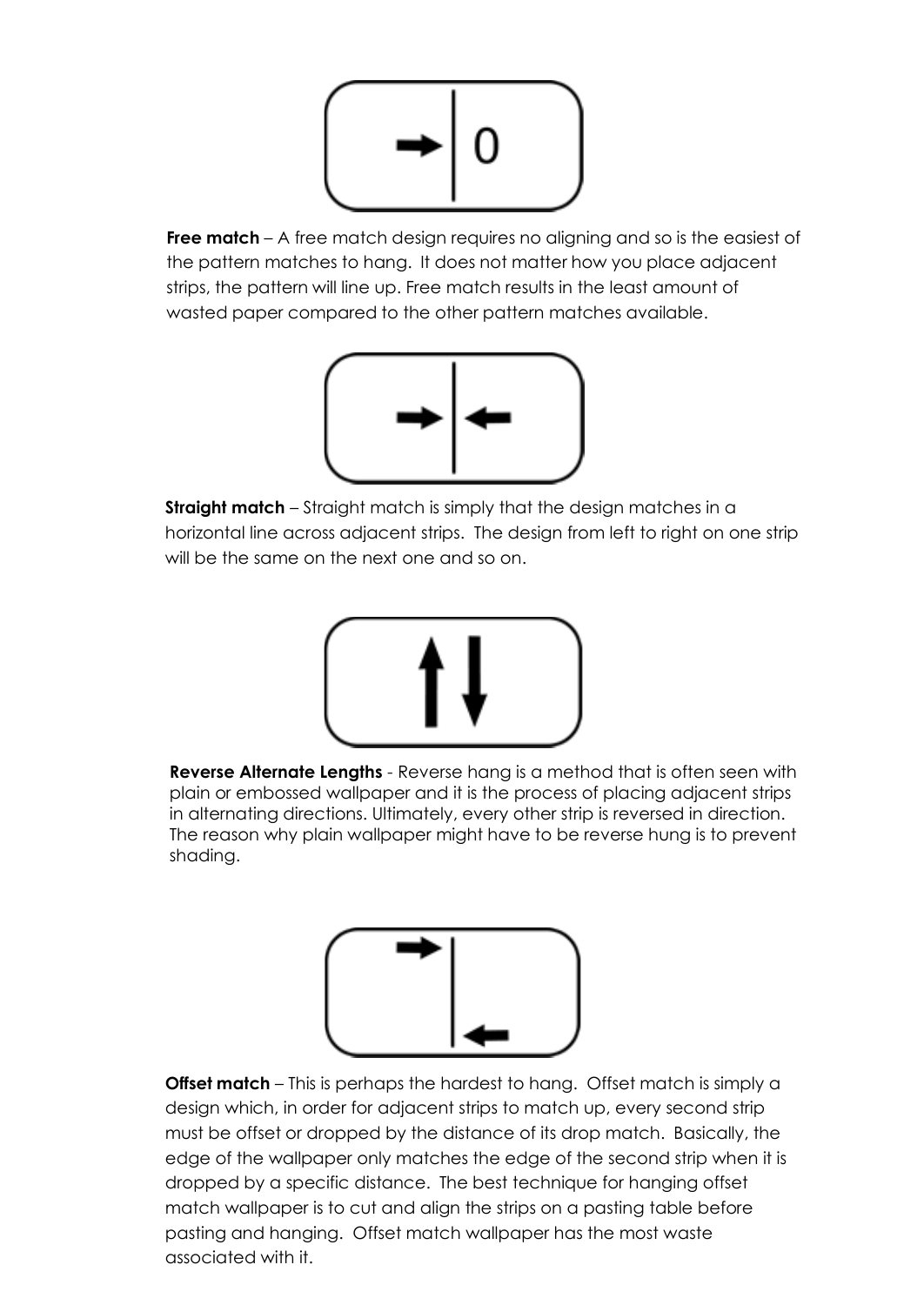## **Here are some essential decorating items we would suggest you have to hand.**

#### **You will need the following:**

- Paste (we recommend using our Murabond Heavy adhesive)
- Dust sheet or a good floor protector
- Pasting brush or roller, preferably both.
- Sharp knife or snap off blade
- A plumb bob or a laser level if you have one
- Clean sponges and bucket of clean water
- Smoothing brush or plastic spatula
- A tape measure
- Straight edge or metal ruler
- A sharp pencil
- Good sharp scissors
- Soft wiping cloth
- Ladder

A handy hint! Having an artist's chalk or pastel as part of your decorating kit can help prevent

white edges showing at the seams. Dark coloured wallpapers may need their edges colouring with a slightly lighter chalk or pastel.



FAQ; [www.muraspec.com/tedbaker/faq](http://www.muraspec.com/tedbaker/faq)